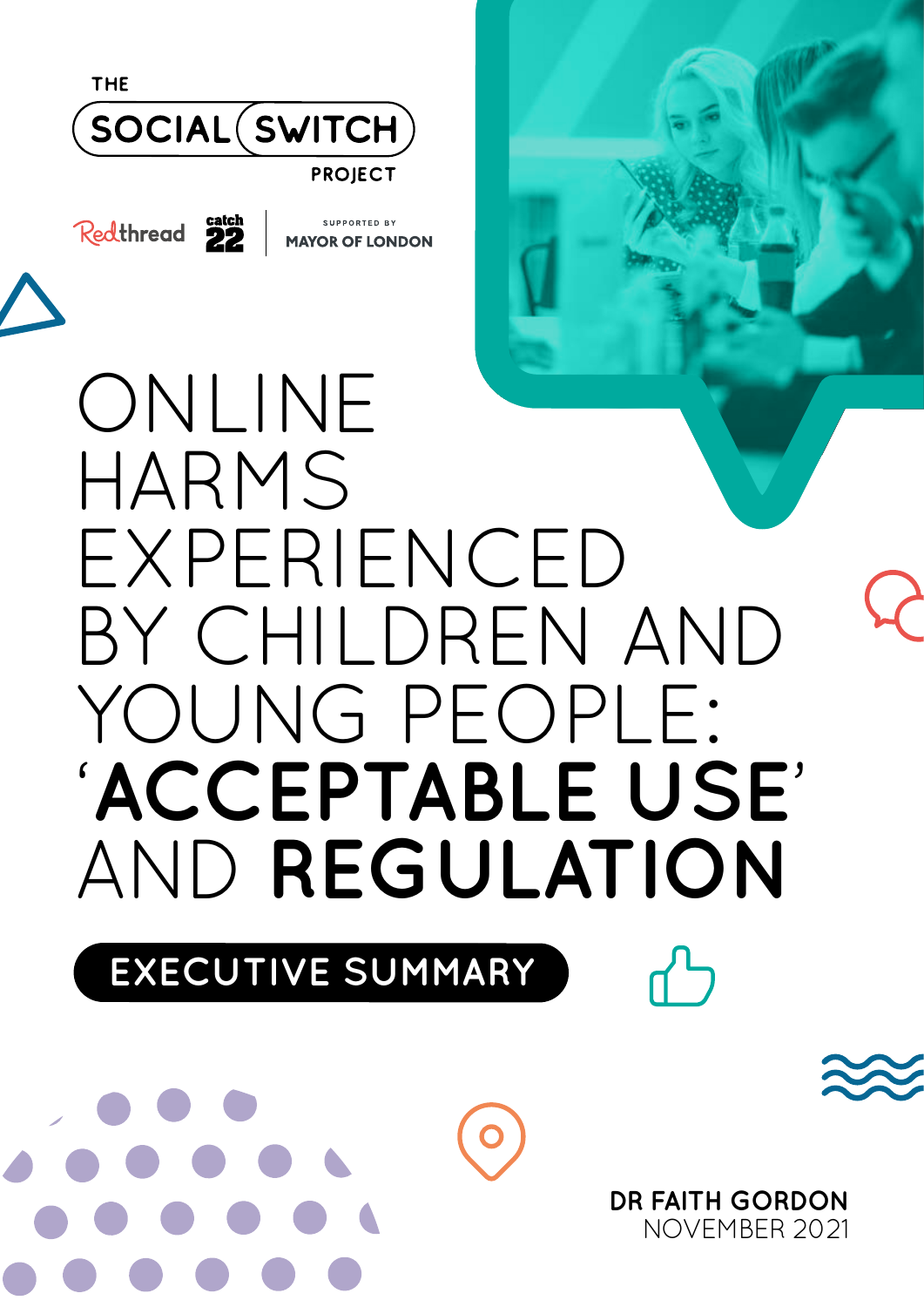**The aim of this study is to provide a platform for the voices and experiences of the most marginalised CYP to be heard on issues that matter to them most when using online platforms, social media, and gaming platforms. It also offers an opportunity for a range of professionals to present their perspectives in navigating the impacts of online harms or working in the industry and regulatory spaces.** 

 $\mathcal{B}$ **INTRODUCTION** 



**WWW.THESOCIALSWITCHPROJECT.ORG.UK**

Co







**| FINDINGS** 

**The online world presents opportunities as we have never seen before – for connection, education, and employment. We have never expected children and young people (CYP) to do so much – receive their education, build their skills, and develop their employment prospects – all with minimal supervision, through an unregulated medium, and one which is evolving by the minute.** 

Growth online has been a blessing in many ways – for connection, for learning and for innovation, but with that, we have seen stark and harmful gaps: a digital divide in skills, leaving the most vulnerable further behind, less diverse supervision over children than ever before, and the rapid escalation of harms online – from cyberbullying to threats, from grooming to criminal and sexual exploitation, and from the sale of illegal substances and witnessing violent content online, to the mental health impact that comes with all of this.

Considering the ongoing discussions about regulatory and legislative reforms, the incoming Online Safety Bill and the implementation of the UK Information Commissioner's 'Age Appropriate Design Code', this report advocates for CYP's voices, experiences, and opinions to be at the centre of all discussions on policy reforms in this area.



 understand the impact of online harms, and CYP's opinions, as well as professionals' views on what could be developed to ensure CYP can safely thrive online. Supported by the Mayor of London's Violence Reduction Unit, Catch22 and Redthread, The Social Switch Project wanted to gain a better insight into children's and young people's perceptions of online spaces and what they should be - 'acceptable use'. We wanted to

 $\triangleright$ "Youth participation was at the heart of the approach for this research. If we want to create an evidence-base in order to affect change, we need to gather the voices and experiences of the people who are most **impacted,**  then **elevate** their **voices** to achieve **real change."** 

In light of the increasing amount of time CYP were spending online during the COVID-19 lockdowns, Catch22 launched an Online Harms Consultation in 2020. The survey received responses from young people, frontline professionals, tech platforms and commissioners on the challenges of online behaviour. The findings showed that more than 70% of young people have seen content online that they have found concerning, including violent and explicit content. Only 40% of young people report online harm to the platforms they are using.

Dr Faith Gordon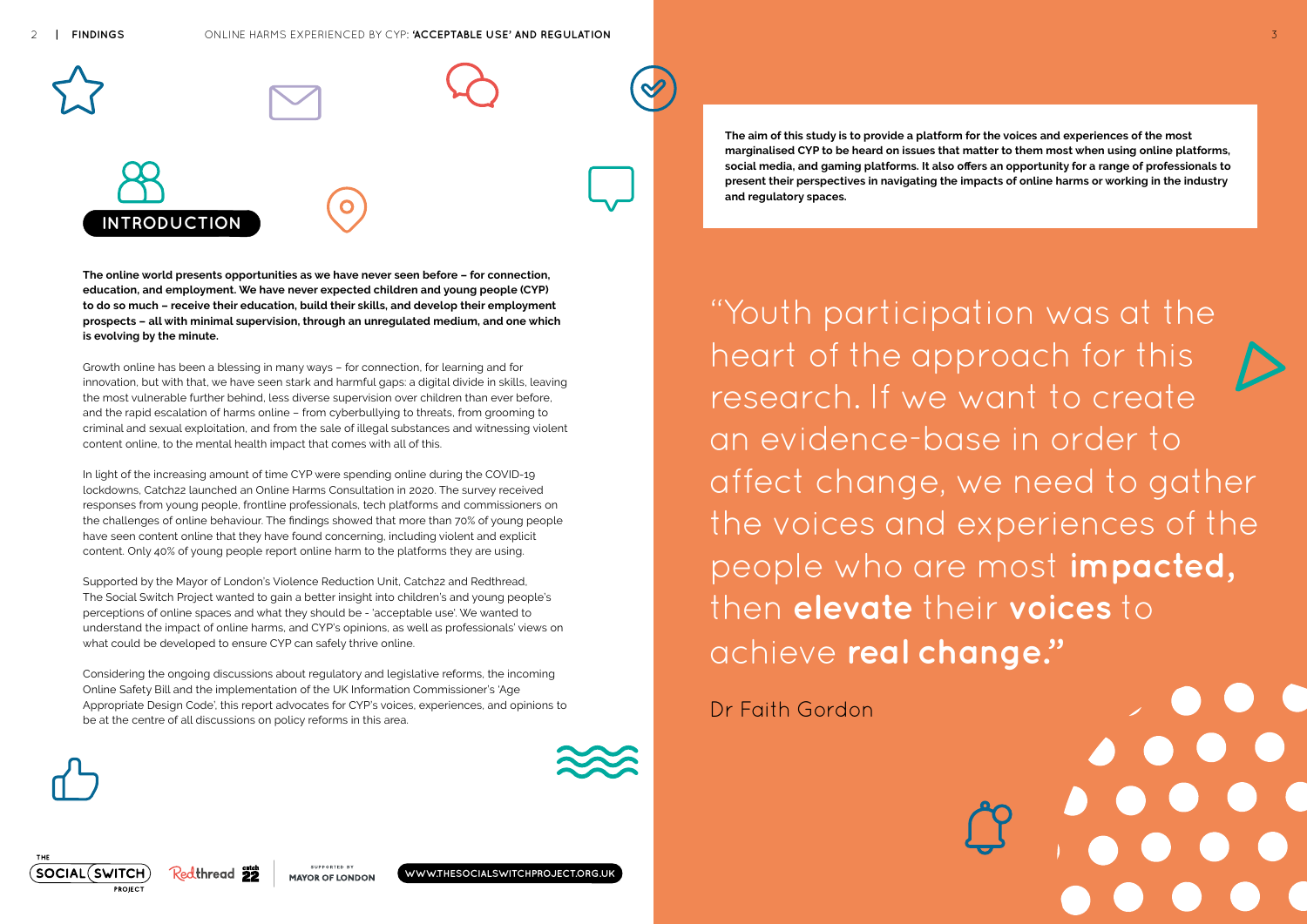"**Vivid images** and **videos**. When you can't get rid of something like a video of a suicide, it **plays on your mind** a lot … **you relive it**"

"**Why do they allow it to happen?** Why do they allow these people to pop up on your screen when **you don't know who they are?**"

"I know as soon whatever company is getting the data will **use me as a product** of their advertisements really."

"**We don't** even **know what it means**, we're just agreeing to stuff because we want to ge

SUPPORTED BY **MAYOR OF LONDON** 







'Harm' is damage or injury that is physical, psychological, or emotional. When CYP were asked about what 'harm' means to them in online spaces, they identified the following:

### **Unwanted content**

- CYP are too often exposed to unwanted content online, including graphic imagery and videos.
- CYP differently perceive some platforms as more negative and "toxic" than others.
- Perceptions of difference exist in relation to harm, and CYP feel that younger children are most 'at risk' of harm online.



### **Unwanted contact**

- While CYP say that some peers want to be 'noticed' online and many seek validation through the numbers of followers or 'likes' they receive, CYP are generally future-thinking in their discussions. They want the option to respond by deleting their previous content and refer to wanting a 'right to be forgotten'.
- CYP are concerned about what happens with the content that they post online, often referring to their job prospects and whether previous content would impact upon those.
- CYP want their privacy to be respected and do not want their data being used without their full knowledge, understanding and consent. They question how their data is being used by companies, agencies, law enforcement and others. Some described phone seizures by police during investigations as a cause for concern, including the timescales in returning devices and the extent of information extracted.
- CYP speak about the behaviour of others on online spaces and in particular the unwanted contact they received from adults, and on occasions from other CYP, commercial companies or bots.
- were clearly significantly older or younger • CYP refer to coming across other users who than the age they are perceiving themselves to be online.
- Unwanted contact is in the form of cyberbullying, threats, sharing of explicit content and harassment. CYP placed blame on the lack of restrictions on platforms.
- incident or incidents occur. • CYP have felt responsible for reporting content as they do not want other CYP to view the content and be equally as distressed. However, they felt that often redress was not always possible, as the "damage" is often already done when the
- CYP stated that sometimes they did not hear back after making a complaint or they often received responses a long time afterwards and this had caused them to relive the event or incident.
- Several CYP did not know how to seek redress. Others felt that it was pointless to complain if the company responded with an automated response or if nothing happened about the complaint.



#### **Unwanted surveillance and use of data**

### **Unreasonable delay in action and lack of redress**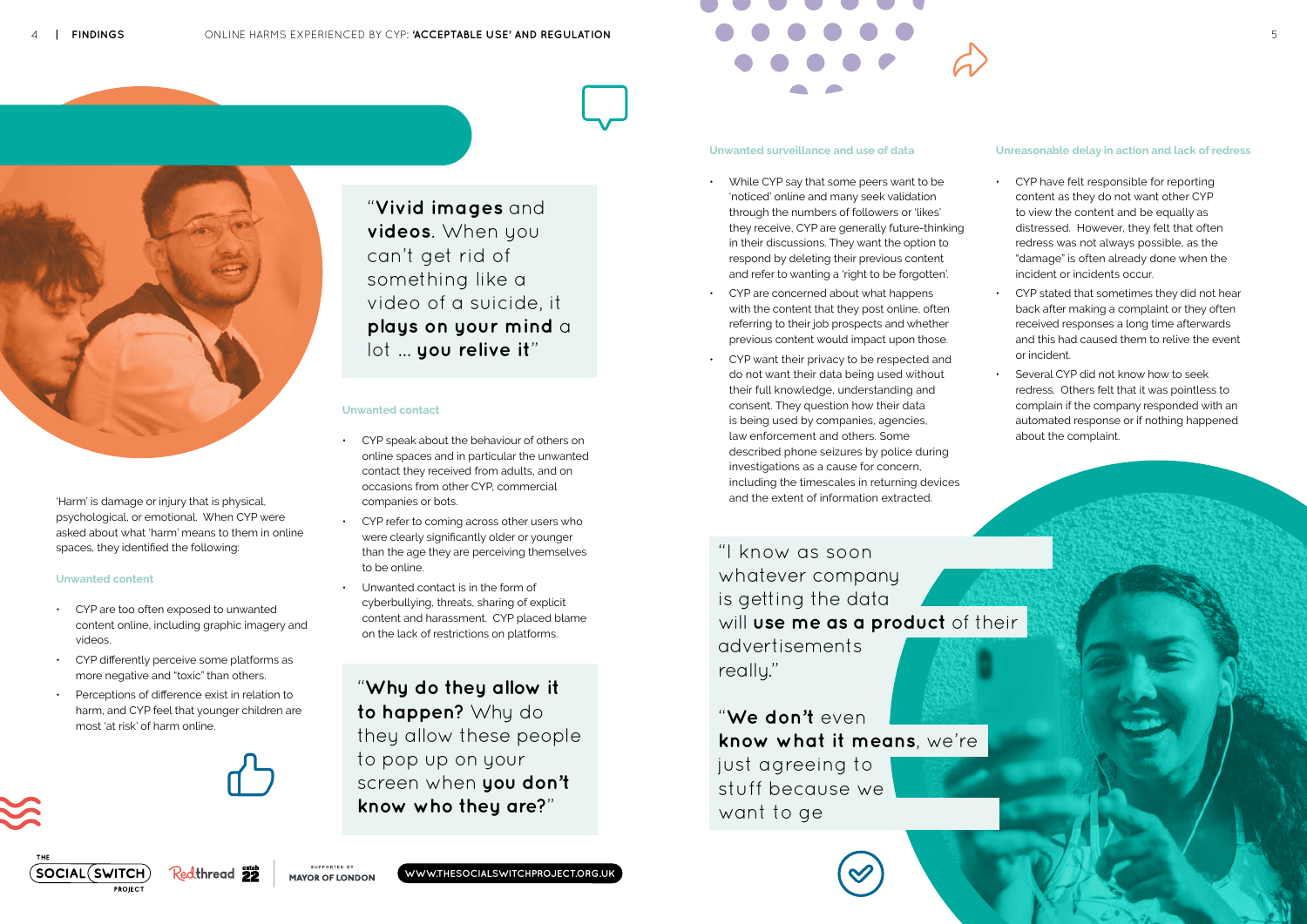"You can find **new hobbies**, you can find **new people** to talk with, **new friends**, and people who can **help you improve being who you are.**"

6 **| FINDINGS** 

**of Catch22's child sexual exploitation referrals have an online or social media element.** 

2020-2021 referrals



SUPPORTED BY **MAYOR OF LONDON** 

# . .,.,.,.,.,. ----~---,

"When I have tried to report stuff, **they haven't done anything**, even though the account will be blatantly going **against the rules**. So posting like graphic stuff on hate, or revenge porn and things like that."

"I tried to **make a complaint**, and I sent a message a month ago and it only responded to me just yesterday. So it's like, **how am I supposed to know that my response has been acted on** when it's taking companies so long to respond back to me?"

# **WHAT DO CHILDREN AND YOUNG PEOPLE EXPECT 'A GOOD WEB' TO LOOK LIKE?**

CYP want to have access to all the benefits of online spaces, acknowledging children's right to play and right to learn. But CYP want users to be respectful, for their behaviours to be 'acceptable', and for younger users to feel safe.

# **Acceptable use of online spaces**

For many CYP 'acceptable use' was interpreted as what was "OK" to do online. They felt that platforms should have boundaries in relation to what is acceptable and what is not. CYP want to be better informed about their rights online and they feel that is closely related to 'acceptable use'.

> responding in times of harm. Online spaces can give CYP unique opportunities for learning, play, and to express themselves. Young people recognise how much opportunity for future income there is through the digital world, and they want support to access this. Online spaces should be designed and exist in a way that promotes positive benefits, not just

# **Guidelines and boundaries**

CYP recommend that terms and conditions and other agreements should be designed to acknowledge diversity in literacy levels and language skills. They need to be made shorter in length, more accessible, and easy for all age groups to understand.

"I have a younger sister and sometimes, I'll see her watching things - **it's unacceptable**, and it's weird because I used to watch the same things, but that has like, **it's changed me as a person.**"



In relation to age verification, CYP suggest a more rigorous process for all age groups, including adults. Suggestions include asking people for their passports as a form of ID, using secure apps and advocating for digital passports.

# **Opportunities**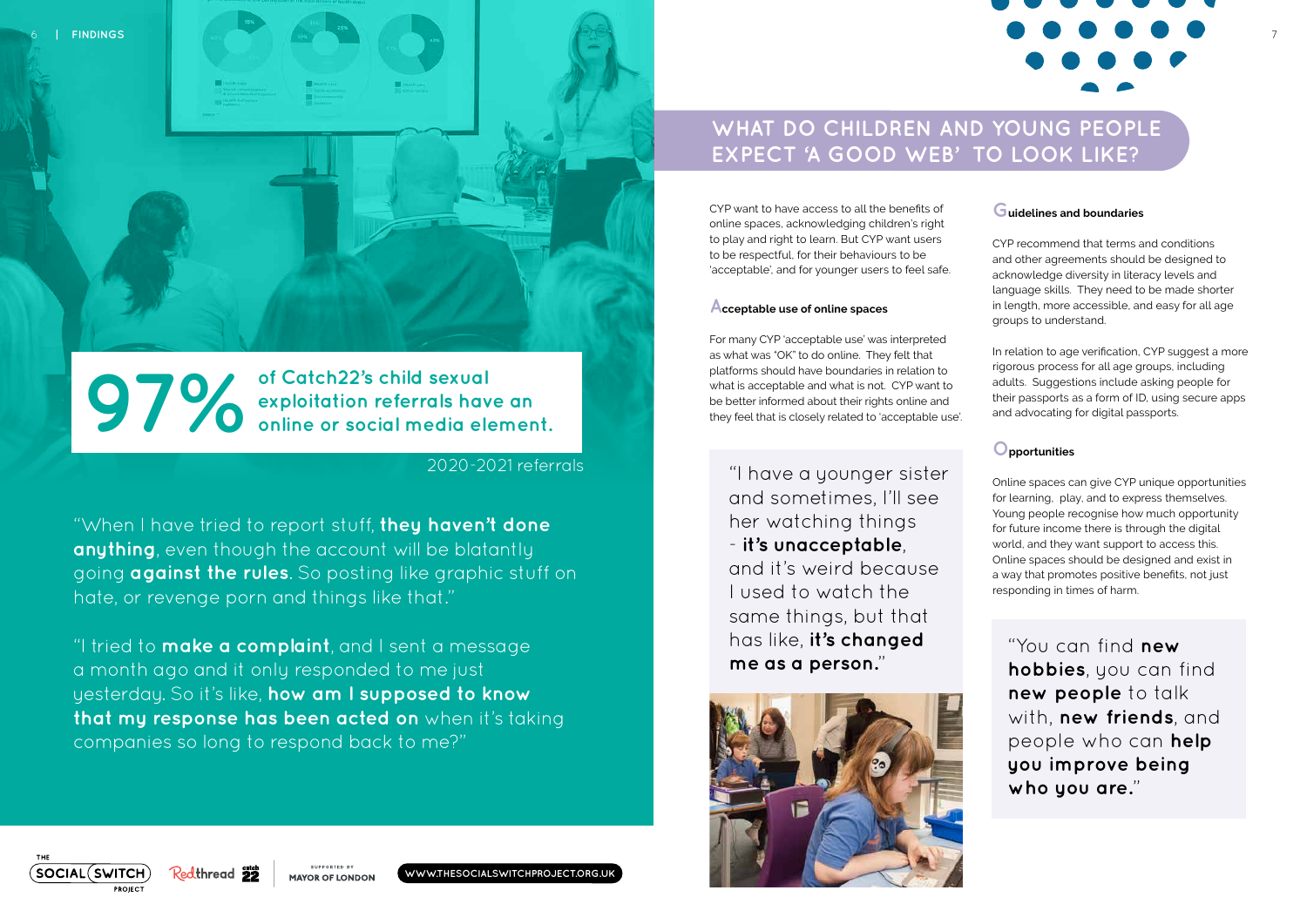# **Options**

As online users, CYP enjoy having options. They did not want to see 'kids' or 'teens' versions of apps, but rather wanted equality in relation to access to online spaces and safe platforms which promoted greater agency and control over the type of content they see.

They feel that the 'right to be forgotten' was important for young users and their future prospects.

# **Digital Inclusion and Innovation**

CYP feel that the education and training they receive on online safety is "outdated". CYP want to be better informed about their rights online and they feel that this was closely related to "acceptable use" and consent. receive on online safety is "outdated". CYP<br>to be better informed about their rights on<br>and they feel that this was closely related i<br>"acceptable use" and consent.<br>Redevelopment of the PSHE module in the<br>was identified as

Young people want to be included in discussions and decisions about innovations in their online spaces. They also want to see differences in the digital literacy of children, young people and adults addressed via tailored educational programmes and training.

Young people have highlighted the need for everyone to have access to a device and the internet.

# **What, where, who, when, and why?**

There is a need to identify, recognise and thoroughly understand harm online in order to address it. Children and young people are highly aware that adults tend to have minimal knowledge of the behaviour taking place online.

## **Education**

CYP want to see reforms to the education provided to professionals around online behaviour. Law enforcement professionals and young people recognise that police are often "one step behind" developments in technology, as well as the new and emerging forms of harm on online spaces. The need for police to have strong relationships with tech companies is essential to adapt to change quickly and effectively. tionships<br>apt to<br>**and the contract of the contract of the contract of the contract of the contract of the contract of the contract of** 



Redevelopment of the PSHE module in the UK was identified as vital. CYP feel that they should be asked to inform education programmes and that more police should facilitate education initiatives.

Tailored training for professionals is viewed as essential and urgent. The importance of training and education for law enforcement is highlighted by police professionals, particularly in relation to the complexities surrounding legal but harmful content. Programmes such as The Social Switch Project, informed by the voices and experiences of young people, was referred to as a vital resource.

## **Bringing about Change**

CYP want to see improved monitoring, swift action, and accountability – rather than responsibility placed purely on the user. They want to see personalised responses to complaints, and feel automated responses do little to make them feel heard.

Protection should not reduce participation in online spaces – there needs to be an **appropriate balance struck.** Over the page, we have outlined this in more detail.

In 2020-2021, 44% of referrals to Catch22's CSE services registered an **online harm** as



**WWW.THESOCIALSWITCHPROJECT.ORG.UK**



**44% of referrals to CSE services registered an online the primary reason** for referral.







Redthread 22

SUPPORTED BY MAYOR OF LONDON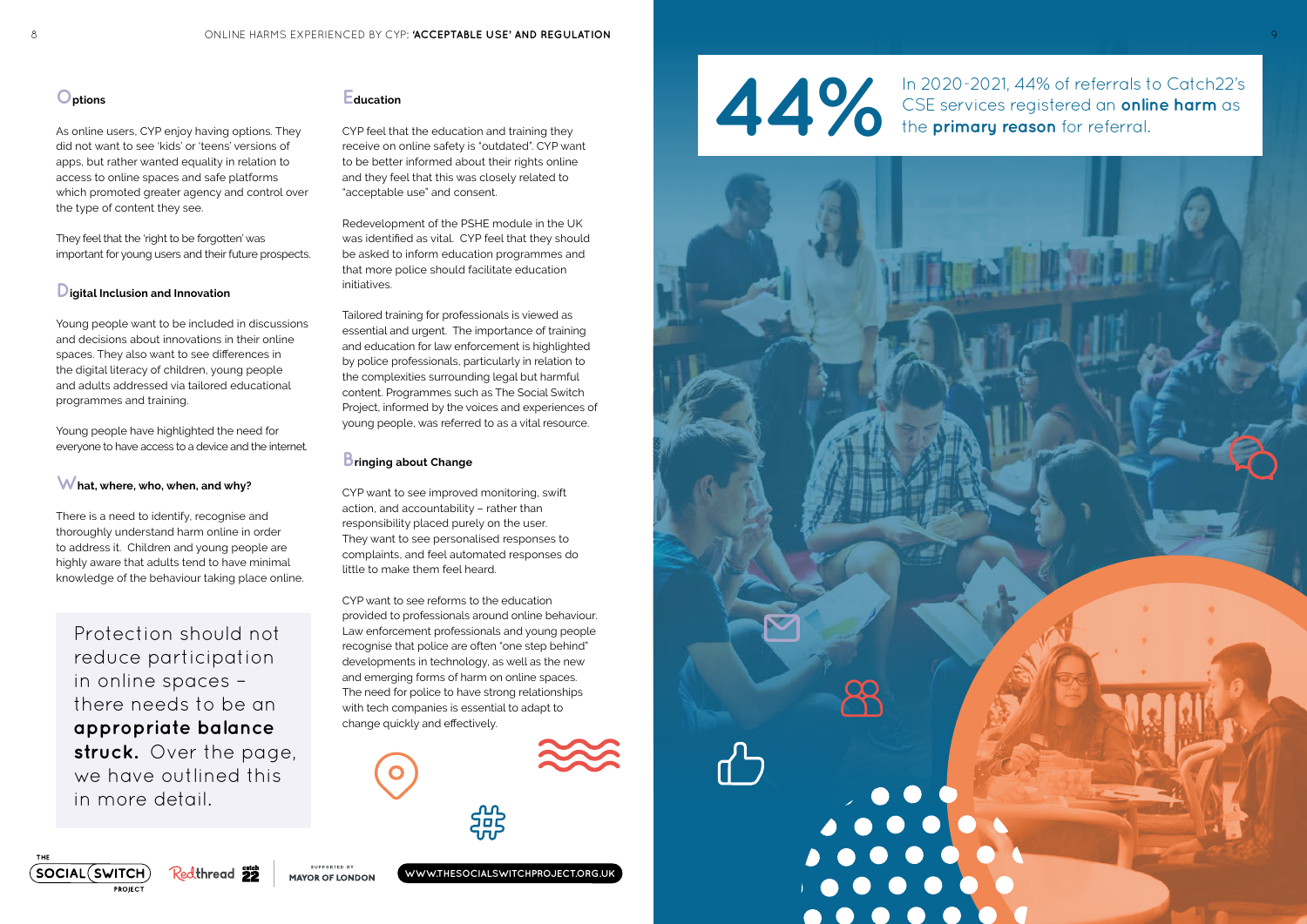Tech professionals stated that research is essential for defining what "harm" is. In this current research CYP identified and conceptualised online harms as: unwanted contact, unwanted content, unwanted use of data, and lack of resolution to clear harms.

With more transparency and engagement, the distrust and feelings of professionals always being "one step behind" could be addressed. Collaborations with independent academics can create new knowledge, generate more data on the capabilities of tech and therefore better enable society to gain insight.

# **RESEARCH RECOMMENDATIONS – THE 7 'R' FRAMEWORK**

# **Research**

**Incorporating the insights from CYP, and the discussions with professionals, industry, policy makers and the international literature and policy review, the 7 'R's have been devised to outline the recommended action points.** 

**Action:** All reforms need to be based on evidence. For those that affect CYP, children and young people should be effectively consulted. Evidence about CYP should come from CYP.

**Action:** Given how rapidly platforms and technologies are evolving, resources need to be dedicated to independent research that is fully participatory and includes transparent input from tech companies.



THE

- Online spaces provide CYP with opportunities to communicate, to learn, to find new hobbies, and have a sense of belonging. Some young people feel it was easier to talk to people online than in person and this helps with participation, building confidence and combatting loneliness.
- In contrast, CYP describe cyberbullying, threats, harassment, unwanted contact from older adults, and receiving explicit content online. CYP outline examples of seeing videos of suicide, nudity, aggressive violence, and abusive language.

# **WHEREis the harm happening?**

- health and well-being. • CYP note levels of distress and long-term consequences, including on their mental
- Professionals discussed the need for often extended support and counselling, and interactions with other agencies, including the police. They note that the police's involvement and outcomes often did not bring a sense of closure or resolution for victims and survivors.

**SOCIAL (SWITCH)** Redthread **22** MAYOR OF LONDON

**PROJECT** 

# **WHAT is happening online? WHEN do CYP respond and when do they choose not to?**

• CYP indicate that video-sharing platforms, image-sharing platforms, online gaming platforms and social networking sites are amongst the most "toxic" spaces online. Very young children who are device sharing can be exposed to harmful content and "pushed content", often without the knowledge of adults.

# **WHO is affected and who provides support?**

- CYP referred to taking regular breaks or opting out of platforms entirely, and others blocked accounts, following harm. Children referenced how older siblings, parents/ guardians, or "trusted" adults can be helpful in navigating online spaces and reporting harm.
- Many choose not to complain and describe it as "pointless" if the company responds with an automated response or if nothing happens about the complaint. A few CYP feel often that resolution is not possible, as the "damage" is already done.
- profiles, to protect themselves. As a safeguard, particularly after negative experiences, some CYP describe not using their real or full names on accounts and

# **WHY might the COVID-19 lockdowns be having an impact?**

- CYP describe spending notably increased amounts of time online during the COVID-19 lockdowns and highlight the prevalence and the complexities surrounding "fake accounts".
- Key concerns for safeguarding professionals are the high levels of online harm reported to them following lockdowns and the return to school; the evolving and changing nature of online harms; and the challenges in resourcing delivery of effective responses.
- Law enforcement professionals feel that the COVID-19 lockdowns have shone a light directly onto the ineffectiveness in the moderation of content online, with artificial intelligence deemed to be less effective than human moderators.

WWW.TH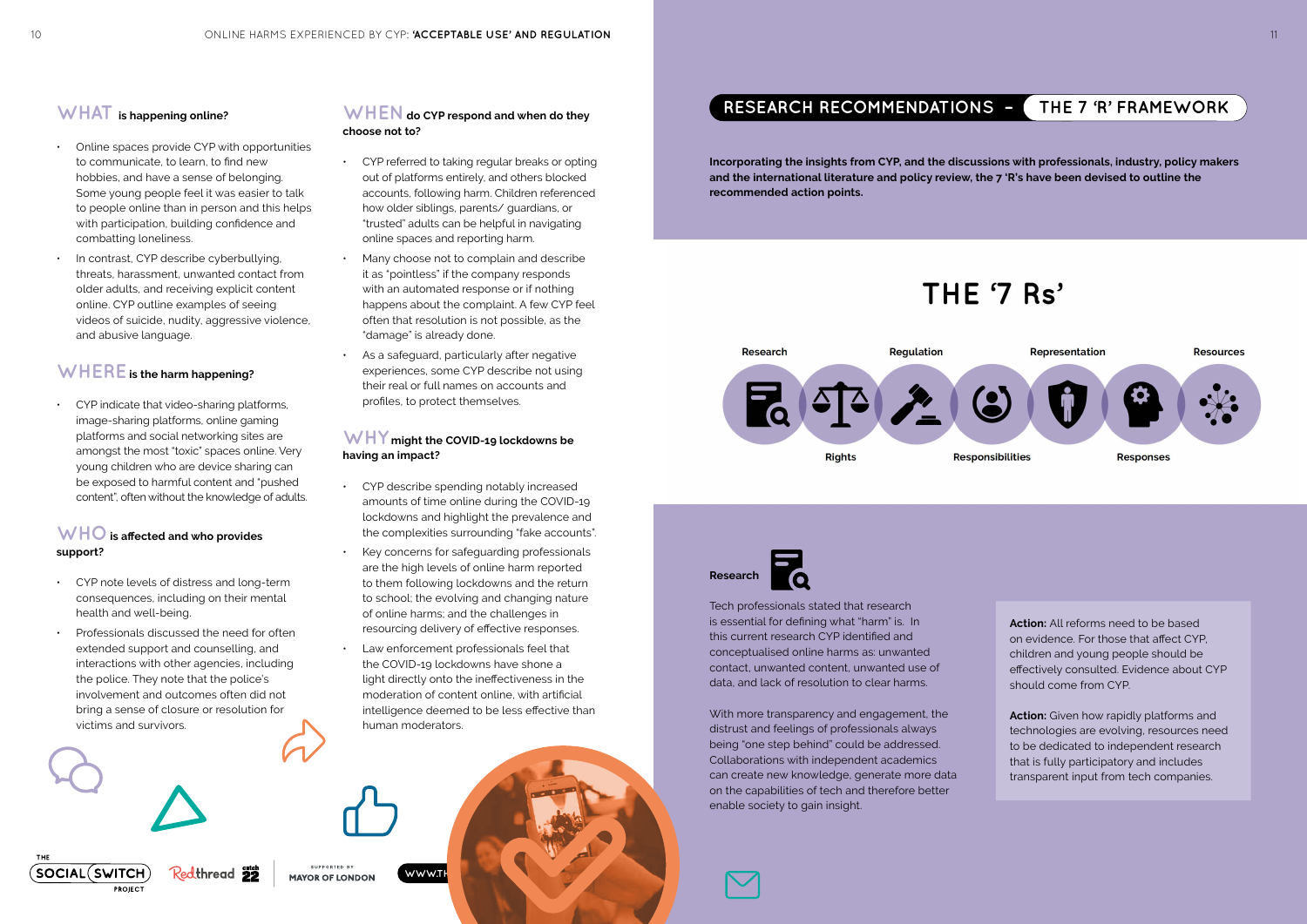**Action:** Policymakers, legislators, practitioners, and industry need to create greater opportunities for CYP's opinions, from a diverse range of backgrounds, to be heard. The need to ensure that CYP's experiences inform change in areas such as online safety, accessibility and in the education design and delivery space. Australia's 'Safety by Design' approach is an example worth considering.

**Action:** CYP want to be part of the design and delivery of education programmes. They want to be part of panels that tech companies, platforms, and gaming designers consult with when designing, developing and updating new products.



They also want opportunities to engage with those who design, maintain, and regulate online spaces.



CYP felt that balancing freedom of expression, access to information and protection from exploitation was a major challenge for companies, the Government and wider society. CYP placed a lot of emphasis on the responsibilities of companies and felt that they should be held accountable for inaction.

### **Representation**



**Representation**<br>
During this research, most CYP stated that this was one of the first times that they had been asked about their experiences online and what interventions they could suggest. CYP want more opportunities to express their opinions and for their suggestions to inform change. **Representation**<br>
ancing freedom of expression,<br>
ation and protection from<br>
a major challenge for<br>
a major challenge for<br>
a major challenge for<br>
a major challenge for<br>
a sked about their experiences online and what<br>
interv

Action: For regulation to be successful, emphasis needs to be placed on areas such as education and development, addressing social inequalities, and the need for transparency by companies.



A statutory duty of care placed on social media service providers in regards to their users, as proposed by the Carnegie UK Trust, has the potential to help with protecting CYP online. The 'Children's Code' developed by the UK Information Commissioner, is the first of its kind in the world. It has the potential to make a significant difference to the way in which UK children's data is collected, shared, and used by UK and non-UK companies.

**WWW.THESOCIALSWITCHPROJECT.ORG.UK**







/ ••• ~····~ •••••• , ...... •••••••





 includes details of an independent regulator. Regulation and the creation of a regulatory framework has been the central focus throughout the discussions and debates in the United Kingdom. The proposed legislative framework of the draft Online Safety Bill,

# **Rights**

Regulation however is not a 'fix-all' solution. It will not address each aspect of online harm and is just one of many necessary measures.

**Action:** Legal but harmful content should be recognised in future legislation and the need for a clear duty of care.

 **Action:** The United Nations General Comment No. 25 on children's rights in relation to the digital environment makes clear recommendations. The United Kingdom needs to engage more with the international children's rights instruments and embed the international children's rights frameworks into proposed reforms.

 for inaction in addressing concerns. **Action:** Companies should be responsible for the creation and maintenance of safe spaces online and they should be held accountable

What CYP often referred to as being important for them is clearly linked to their rights under the United Nations Convention on the Rights of the Child – including their right to find and share information, to their right not to be exploited. Children's rights discourse appears to be absent from much of the discussions and debates on online harms in the United Kingdom.

**Action:** An independent and transparent oversight body is required for overseeing regulation, which can ensure that companies and individuals are held accountable. CYP need to be made aware of its existence and role, and all information and complaints processes need to be accessible for CYP.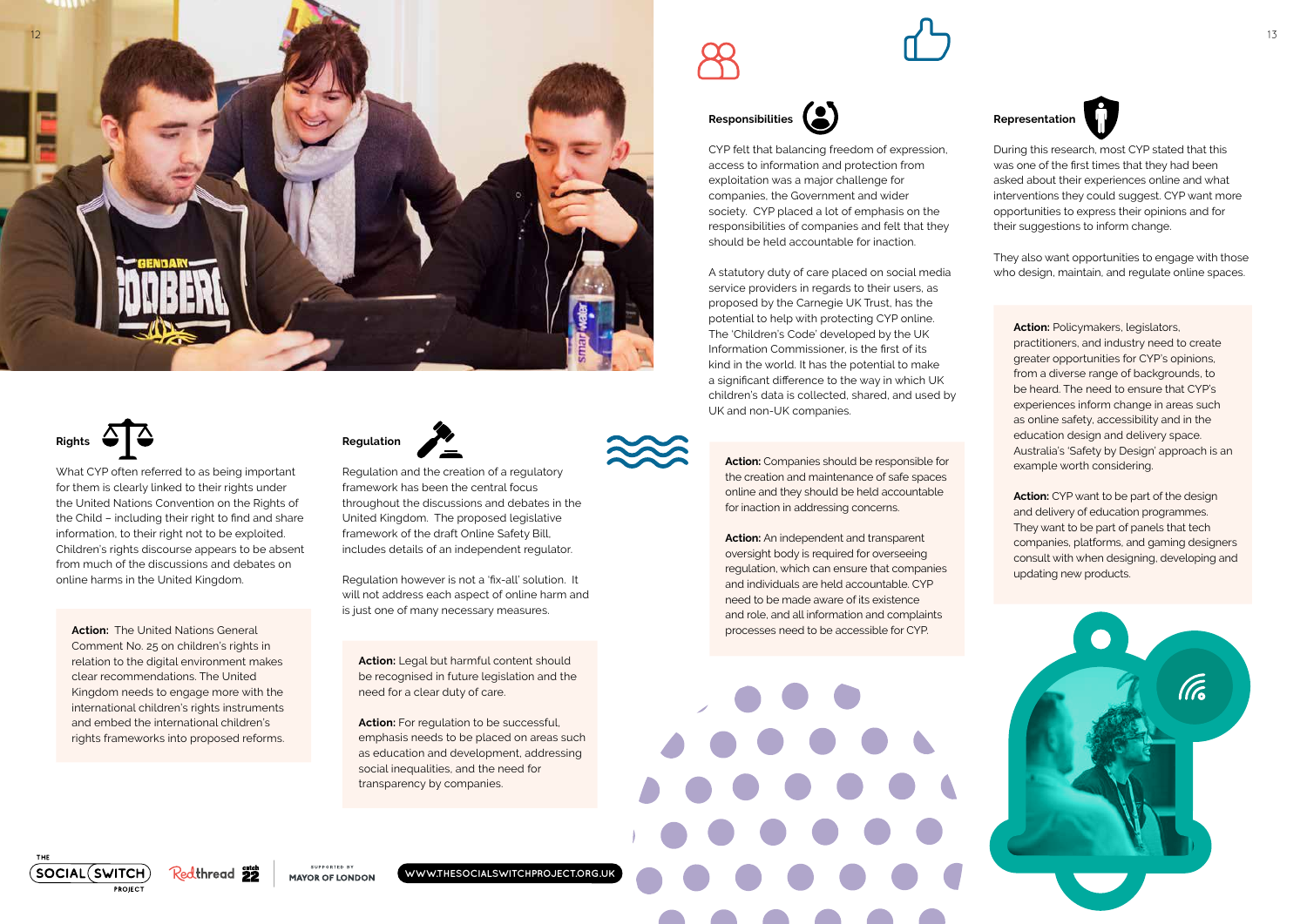A small number of CYP mentioned experiences of having their mobile phones taken away for months at a time by the police for evidence gathering purposes, in response to serious incidences. For less serious incidences, professionals' approach to issues was too often about 'getting offline', which denies children and young people their right to participate.

CYP have said that responses from companies following a complaint often go unaddressed or there are delays. The delayed responses, often automated, were referred to as retraumatising and made CYP relive the original harmful experience.

> **Action:** More resources are needed for those working in education and safeguarding and also adequate funding needs to be available for the provision of victim support to address harms originating online.

**Action:** CYP want reforms to PHSE education to include online behaviour, and professionals want to see more education on how to identify harmful behaviour, 'self-regulate' and report such incidents too. pnline.<br>eforms<br>de onlin<br>want tc<br>to ider<br>gulate'



This research has demonstrated that educators and safeguarding professionals feel that the lack of resources to respond to the rise in incidents of online harms, leave them feeling overwhelmed and concerned for the safety, health, and well-being of CYP.



**This research was conducted by Dr Faith Gordon, ANU College of Law and the Information Law and Policy Centre, IALS London. The study, funded by the Mayor of London's Violence Reduction Unit, was commissioned as part of The Social Switch Project, a programme co-delivered by charities Catch22 and Redthread.** 

proportionate responses to online harms. **Action:** CYP and their advocates want to see quick, appropriate, effective, and They want personalised - not automated - responses and want to feel that companies are acting on complaints.

**Action:** Frontline professionals must be trained and prepared for responding to instances of online harms and divert CYP towards embracing the opportunities digital worlds can present.

The report is based on extensive focus groups and interviews with 42 CYP aged 10-22 years, who engage with service provision provided by Catch22. 15 interviews were also conducted with key stakeholders and professionals, including senior police, educators, safeguarding experts, youth workers, victim service providers, tech and gaming companies, regulators, and representatives from the wider tech industry. A Youth Advisory Group, some drawn from the Violence Reduction Unit's Young Person s Action Group, helped draft the questions asked in the interviews and helped explore suitable approaches for the online workshops with children and young people.

This research report includes analysis of quantitative data from service providers pre-pandemic and during the UK lockdowns, as well as reference to relevant international literature and materials. The data provides context on the wide-reaching implications of the lockdowns and COVID-19 on online harms and the need for services and training for professionals, parents and guardians during this time.

**SOCIAL (SWITCH)** Redthread **22** MAYOR OF LONDON **PROJECT** 

# **ABOUT THIS RESEARCH**

**WWW.THESOCIALSWITCHPROJECT.ORG.UK**

 $\blacktriangledown$ 



#### ONLINE HARMS EXPERIENCED BY CYP: **'ACCEPTABLE USE' AND REGULATION** 14 15



 law enforcement. **Action:** CYP want law enforcement to outline from the outset how long they will require their phones and devices for, and they want swifter processing and better updates from